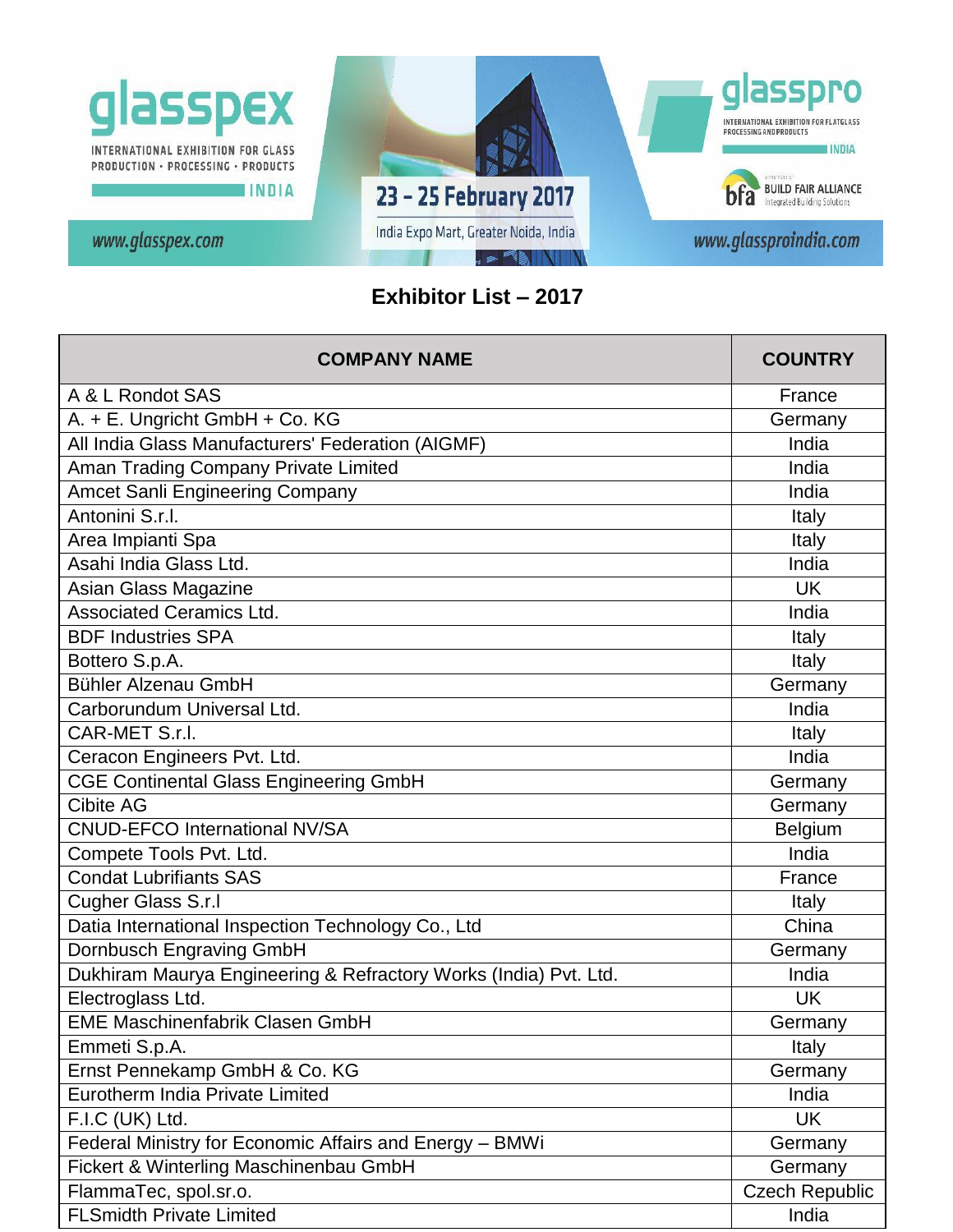| Fonderie Valdelsane S.p.A                                           | Italy          |
|---------------------------------------------------------------------|----------------|
| Forma Glas GmbH                                                     | Austria        |
| Fosbel India Pvt. Ltd.                                              | India          |
| <b>Futronic GmbH</b>                                                | Germany        |
| Gardner Denver Schopfheim GmbH                                      | Germany        |
| <b>Glamaco Engineering GmbH</b>                                     | Germany        |
| <b>Glass Bulletin</b>                                               | India          |
| Glass Service, a.s.                                                 | Czech Republic |
| Glass Worldwide (Chameleon Business Media Ltd.)                     | <b>UK</b>      |
| Glasspower Engineering India Pvt. Ltd.                              | India          |
| Glazing Society of India (GSI)                                      | India          |
| Graphoidal Developments Ltd.                                        | <b>UK</b>      |
| Hansaliya Engineers Pvt. Ltd.                                       | India          |
| HarbisonWalker International                                        | <b>USA</b>     |
| Heat Applications India Pvt. Ltd.                                   | India          |
| <b>Helantec GmbH</b>                                                | Germany        |
| Henan Chief Way Industry Co., Ltd.                                  | China          |
| Henry F. Teichmann, Inc.                                            | <b>US</b>      |
| <b>Heye International GmbH</b>                                      | Germany        |
| <b>HNG Float Glass Ltd.</b>                                         | India          |
| Hindusthan National Glass & Industries Ltd.                         | India          |
| <b>HORN Glass Industries AG</b>                                     | Germany        |
| Huafu (Chengde) Glass Technology & Engineering Co., Ltd.            | China          |
| ICE Asia Pvt. Ltd.                                                  | India          |
| Ilis gmbh                                                           | Germany        |
| Indothermo Furnace & Engineers Pvt. Ltd.                            | India          |
| Interglass S.S. Germany C.V.                                        | Mexico         |
| locco s.r.l.                                                        | Italy          |
| <b>IRIS Inspection Machines SAS</b>                                 | France         |
| IWG Ingenieurbüro Wagenbauer Glasofenbau GmbH                       | Germany        |
| JCL Engineering Pte Ltd.                                            | Singapore      |
| <b>JSJ Jodeit GmbH</b>                                              | Germany        |
| Lahti Precision Oy                                                  | Finland        |
| Lengshuijiang Xinda Refractory Material Manufacture Co., Ltd.       | China          |
| Logicon Engineers Private Limited                                   | India          |
| <b>Lubitech Enterprises</b>                                         | India          |
| <b>LWN Lufttechnik GmbH</b>                                         | Germany        |
| <b>Maithan Ceramic Limited</b>                                      | India          |
| Mappi International Srl                                             | Italy          |
| Marposs India Pvt. Ltd.                                             | India          |
| <b>Mascot Engineering Company</b>                                   | India          |
| Moly Colloids Pvt. Ltd.                                             | India          |
| National United Council of glass industry Enterprises "Steklo Souz" | Russia         |
| Nikolaus Sorg Gmbh & Co KG                                          | Germany        |
| North East Sillimanite Pvt. Ltd.                                    | India          |
| OCL India Ltd.                                                      | India          |
| Ogis GmbH                                                           | Germany        |
| Olivotto Glass Technologies s.p.a.                                  | Italy          |